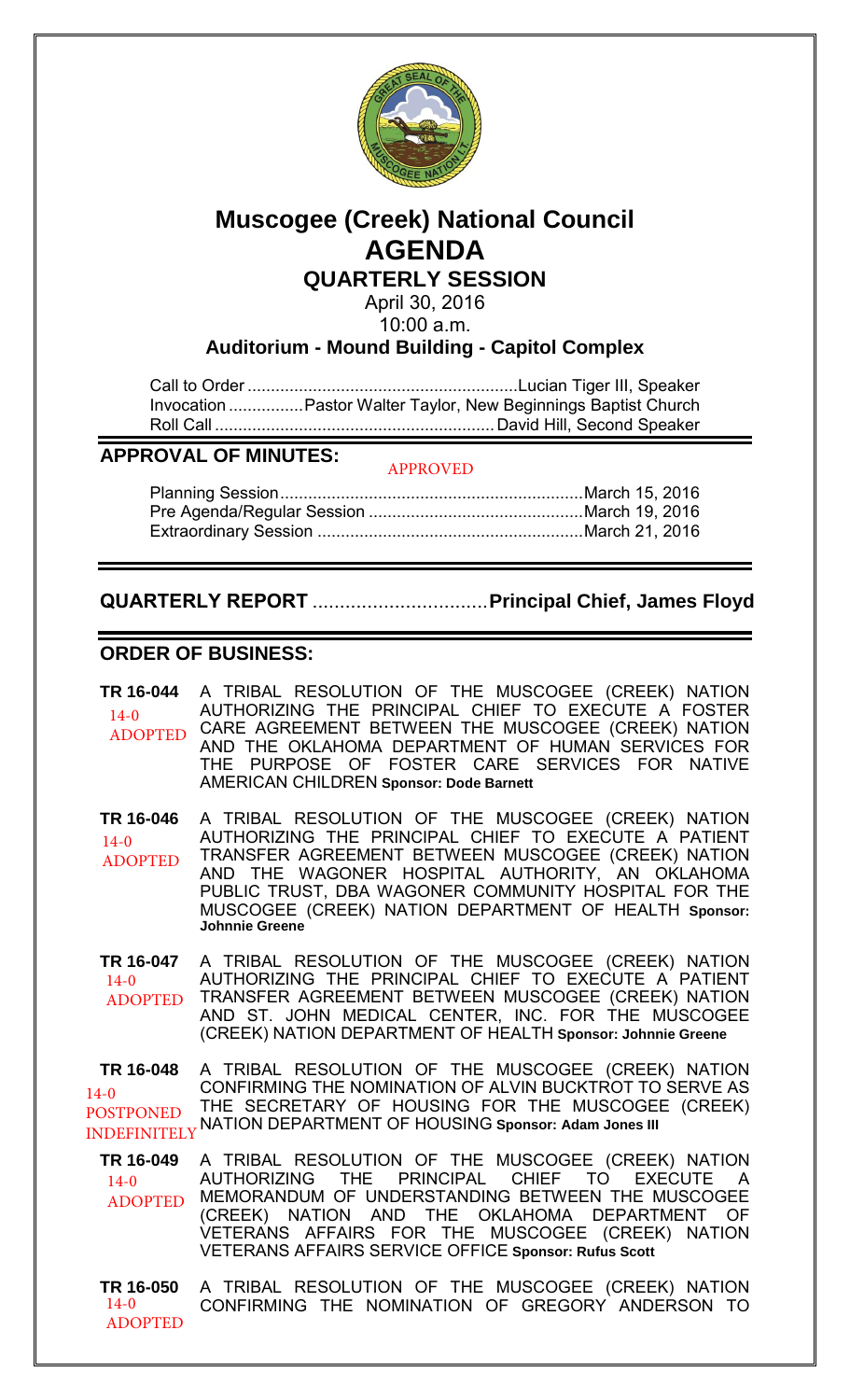**Page 2 of 5 Quarterly Session April 30, 2016** 

> SERVE AS THE SECRETARY OF EDUCATION, EMPLOYMENT AND TRAINING OF THE MUSCOGEE (CREEK) NATION **Sponsor: Dode Barnett**

**TR 16-051** A TRIBAL RESOLUTION OF THE MUSCOGEE (CREEK) NATION AUTHORIZING THE PRINCIPAL CHIEF TO EXECUTE A MEMORANDUM OF UNDERSTANDING BETWEEN THE MUSCOGEE (CREEK) NATION, ALABAMA QUASSARTE TRIBAL TOWN, KIALEGEE TRIBAL TOWN, AND THLOPTHLOCCO TRIBAL TOWN FOR THE METHOD OF ALLOCATION FOR THE NATION'S PROPORTIONAL SHARE OF FUNDING FOR HOUSING AND URBAN DEVELOPMENT FUNDS AND THE INDIAN HOUSING BLOCK GRANT **Sponsor: Dode Barnett** 14-0 ADOPTED

**TR 16-052** A TRIBAL RESOLUTION OF THE MUSCOGEE (CREEK) NATION AUTHORIZING THE PRINCIPAL CHIEF TO EXECUTE MEMORANDUM OF UNDERSTANDING BETWEEN THE NATION'S DEPARTMENT OF HEALTH AND OKFUSKEE COUNTY FOR THE ESTABLISHMENT OF AN ALTERNATE CARE SITE IN THE EVENT OF A MASS MEDICAL EMERGENCY OR DISASTER **Sponsor: Dode Barnett** 14-0 ADOPTED

**TR 16-053** A TRIBAL RESOLUTION OF THE MUSCOGEE (CREEK) NATION CONFIRMING THE NOMINATION OF KATHRYN GUTHRIE AS THE CONTROLLER FOR THE MUSCOGEE (CREEK) NATION **Sponsor: David HIll** INDEFINITELY 14-0 POSTPONED

**TR 16-054** A TRIBAL RESOLUTION OF THE MUSCOGEE (CREEK) NATION AUTHORIZING THE PRINCIPAL CHIEF TO EXECUTE A RELEASE OF ALL CLAIMS BETWEEN THE MUSCOGEE (CREEK) NATION AND FEDERATED MUTUAL INSURANCE COMPANY **Sponsor: David Hill**  $14-0$ ADOPTED

**TR 16-055** A TRIBAL RESOLUTION OF THE MUSCOGEE (CREEK) NATION AUTHORIZING THE PRINCIPAL CHIEF TO APPLY FOR FEDERAL FUNDING THROUGH THE TIGER DISCRETIONARY GRANT TO FUND A REGIONAL BRIDGE RECONSTRUCTION PROJECT **Sponsor: Mitch Jack** 14-0 ADOPTED

**TR 16-056** A TRIBAL RESOLUTION OF THE MUSCOGEE (CREEK) NATION AUTHORIZING THE MUSCOGEE (CREEK) NATION FLEET MANAGEMENT DEPARTMENT TO UTILIZE THE STATE CONTRACTORS BUYING COOPERATIVE WHEN PURCHASING VEHICLES FOR USE BY THE MUSCOGEE (CREEK) NATION **Sponsor: Mitch Jack**  $14-0$ ADOPTED

**TR 16-057** A TRIBAL RESOLUTION OF THE MUSCOGEE (CREEK) NATION AUTHORIZING THE PRINCIPAL CHIEF TO EXECUTE A SCHOOL RENTAL REQUEST WITH OKMULGEE PUBLIC SCHOOL **Sponsor: Dode Barnett**  $14-0$ ADOPTED

**TR 16-058** A TRIBAL RESOLUTION OF THE MUSCOGEE (CREEK) NATION AUTHORIZING THE PRINCIPAL CHIEF TO EXECUTE AN EXTENSION OF THE INCOMING LOAN AGREEMENT WITH THE NATIONAL PARK SERVICE, SOUTHEAST ARCHEOLOGICAL CENTER FOR THE PURPOSE OF COMPLETING ASSESSMENT OF MUSCOGEE (CREEK) HUMAN REMAINS AND FUNERARY OBJECTS FOR REUNIFICATION WITH MUSCOGEE (CREEK) HUMAN REMAINS AND FUNERARY OBJECTS CURATED AT THE SOUTHEAST ARCHEOLOGICAL CENTER **Sponsor: Del Beaver** 14-0 ADOPTED

**TR 16-059** A TRIBAL RESOLUTION OF THE MUSCOGEE (CREEK) NATION AUTHORIZING THE PRINCIPAL CHIEF TO EXECUTE A TEMPORARY OPERATING PERMIT WITH THE OKMULGEE LION'S CLUB FOR THE OPERATION OF ONE TEMPORARY FIREWORKS SALES FACILITY ON TRIBAL TRUST LAND **Sponsor: James Jennings** 14-0 ADOPTED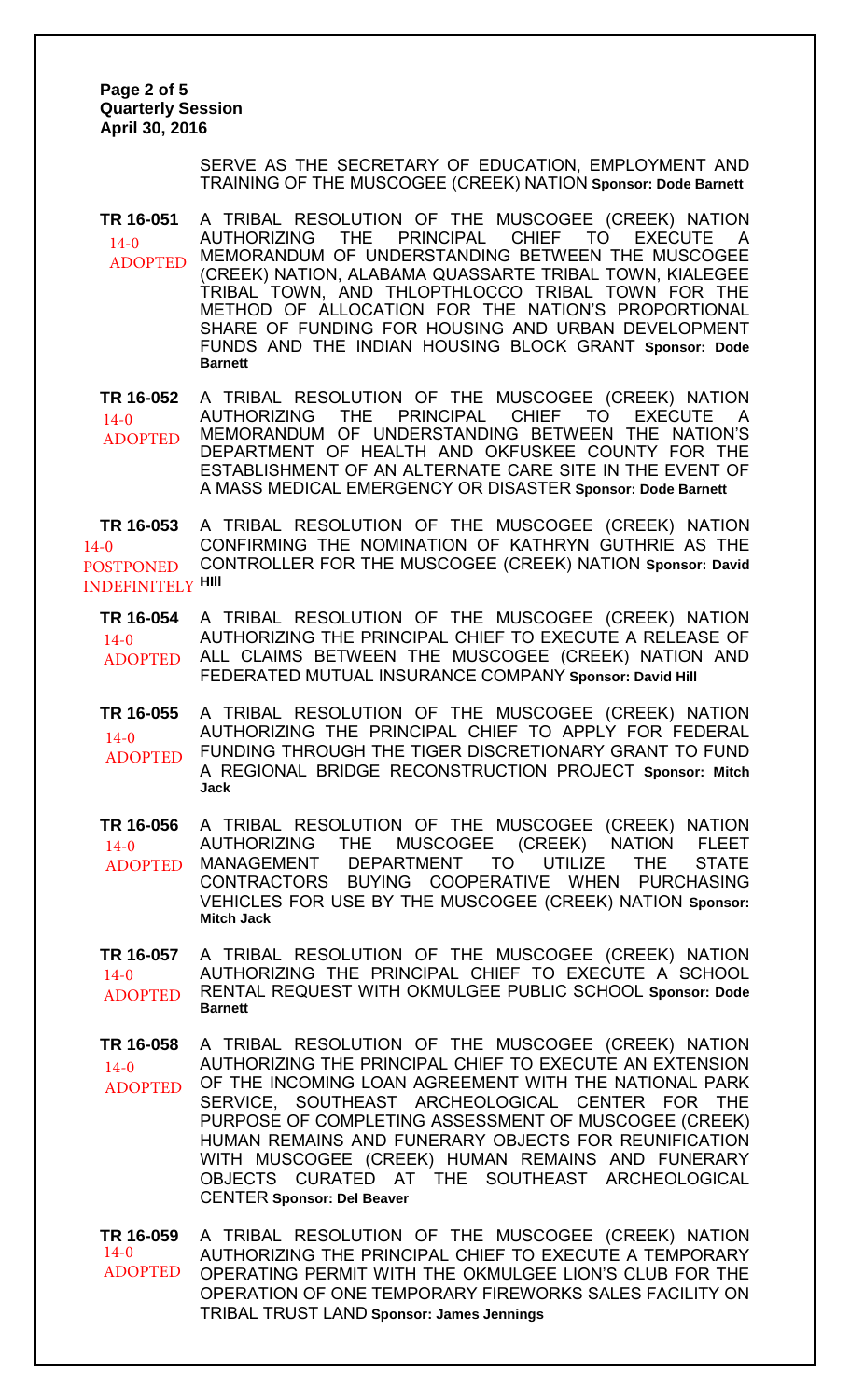**Page 3 of 5 Quarterly Session April 30, 2016** 

**TR 16-060** A TRIBAL RESOLUTION OF THE MUSCOGEE (CREEK) NATION AMENDING TR 10-079 (A TRIBAL RESOLUTION OF THE MUSCOGEE (CREEK) NATION ESTABLISHING A TRIBAL FOOD AND FITNESS POLICY COUNCIL) **Sponsor: James Jennings**  $14-0$ ADOPTED

**TR 16-062** A TRIBAL RESOLUTION OF THE MUSCOGEE (CREEK) NATION AUTHORIZING THE EXECUTION OF A FEDERAL TRANSIT ADMINISTRATION FISCAL YEAR 2016 CERTIFICATIONS AND ASSURANCES **Sponsor: Mitch Jack**  $14-0$ ADOPTED

**TR 16-063** A TRIBAL RESOLUTION OF THE MUSCOGEE (CREEK) NATION REQUESTING THE GOVERNOR OF THE STATE OF GEORGIA TO ACT TO VETO PROPOSED TRANSPORTATION LEGISLATION THAT INDEFINITELY WOULD CREATE UNDUE POTENTIAL TO ADVERSELY IMPACT MUSCOGEE (CREEK) HISTORICAL/ENVIRONMENTAL PRESERVATION INTERESTS IN GEORGIA **Sponsor: Thomas Yahola** 14-0 POSTPONED

**TR 16-064** A TRIBAL RESOLUTION OF THE MUSCOGEE (CREEK) NATION AUTHORIZING THE PRINCIPAL CHIEF TO EXECUTE A PAYMENT PROCESSING (GOVERNMENTAL UNIT) AGREEMENT BETWEEN THE MUSCOGEE (CREEK) NATION AND PAYNEARME MT, INC. FOR THE PURPOSE OF ACCEPTING PAYMENTS FOR THE NATION'S CHILD SUPPORT ENFORCEMENT DEPARTMENT **Sponsor: Randall Hicks**  $14-0$ ADOPTED

**TR 16-065** A TRIBAL RESOLUTION OF THE MUSCOGEE (CREEK) NATION CONFIRMING THE NOMINATION OF GAYLA WALLER TO SERVE ON THE GAMING OPERATIONS AUTHORITY BOARD **Sponsor: Robert Hufft; Co-Sponsor: David Hill** 13-1 ADOPTED

**TR 16-066** A TRIBAL RESOLUTION OF THE MUSCOGEE (CREEK) NATION AUTHORIZING THE GAMING OPERATIONS AUTHORITY BOARD ("GOAB") TO EXECUTE A MASTER SUBSCRIPTION AGREEMENT WITH DUETTO RESEARCH, INC. FOR MUSCOGEE CREEK GAMING OPERATIONS **Sponsor: Robert Hufft**  $14-0$ ADOPTED

**NCA 16-035** A LAW OF THE MUSCOGEE (CREEK) NATION AMENDING MCNCA TITLE 5., CHAPTER 2., SUBCHAPTER 1. ENTITLED "Grant Programs ADOPTED for Churches and Ceremonial Grounds" Sponsor: Mark Randolph  $14 - 0$ 

**NCA 16-045** A LAW OF THE MUSCOGEE (CREEK) NATION AUTHORIZING AN APPROPRIATION TO FUND THE COSTS ASSOCIATED WITH CONSTRUCTING A NEW GYM FLOOR FOR THE MULTI-PURPOSE BUILDING **Sponsor: Lucian Tiger III (\$93,847.00)**  INDEFINITELY 14-0 POSTPONED

**NCA 16-046** A LAW OF THE MUSCOGEE (CREEK) NATION REPEALING MCNCA TITLE 18, §2-104, ENTITLED "Vocational training; Tribal grants" AND § 2- 105, ENTITLED "Vocational training; incentive grants" AND REPLACING IT WITH A NEW MCNCA TITLE 18, §2-104, ENTITLED "Vocational training; Tribal grants" AND §2-105, ENTITLED "Vocational training; incentive grants" **Sponsor: Dode Barnett**   $14-0$ ADOPTED

**NCA 16-047** A LAW OF THE MUSCOGEE (CREEK) NATION AMENDING MCNCA TITLE 18, §2-501, ENTITLED "Establishment of the Post-Graduate Education and Scholarship Revolving Fund" **Sponsor: Dode Barnett** 14-0 ADOPTED

**NCA 16-048** A LAW OF THE MUSCOGEE (CREEK) NATION AUTHORIZING A SUPPLEMENTAL APPROPRIATION TO THE POST-GRADUATE EDUCATION AND SCHOLARSHIP REVOLVING FUND **Sponsor: Dode Barnett (\$113,000.00)** 14-0 ADOPTED

**NCA 16-049** A LAW OF THE MUSCOGEE (CREEK) NATION AUTHORIZING A SUPPLEMENTAL APPROPRIATION FOR THE MUSCOGEE (CREEK) NATION SOCIAL SERVICES DEPARTMENT FISCAL YEAR 2016  $14 - 0$ ADOPTED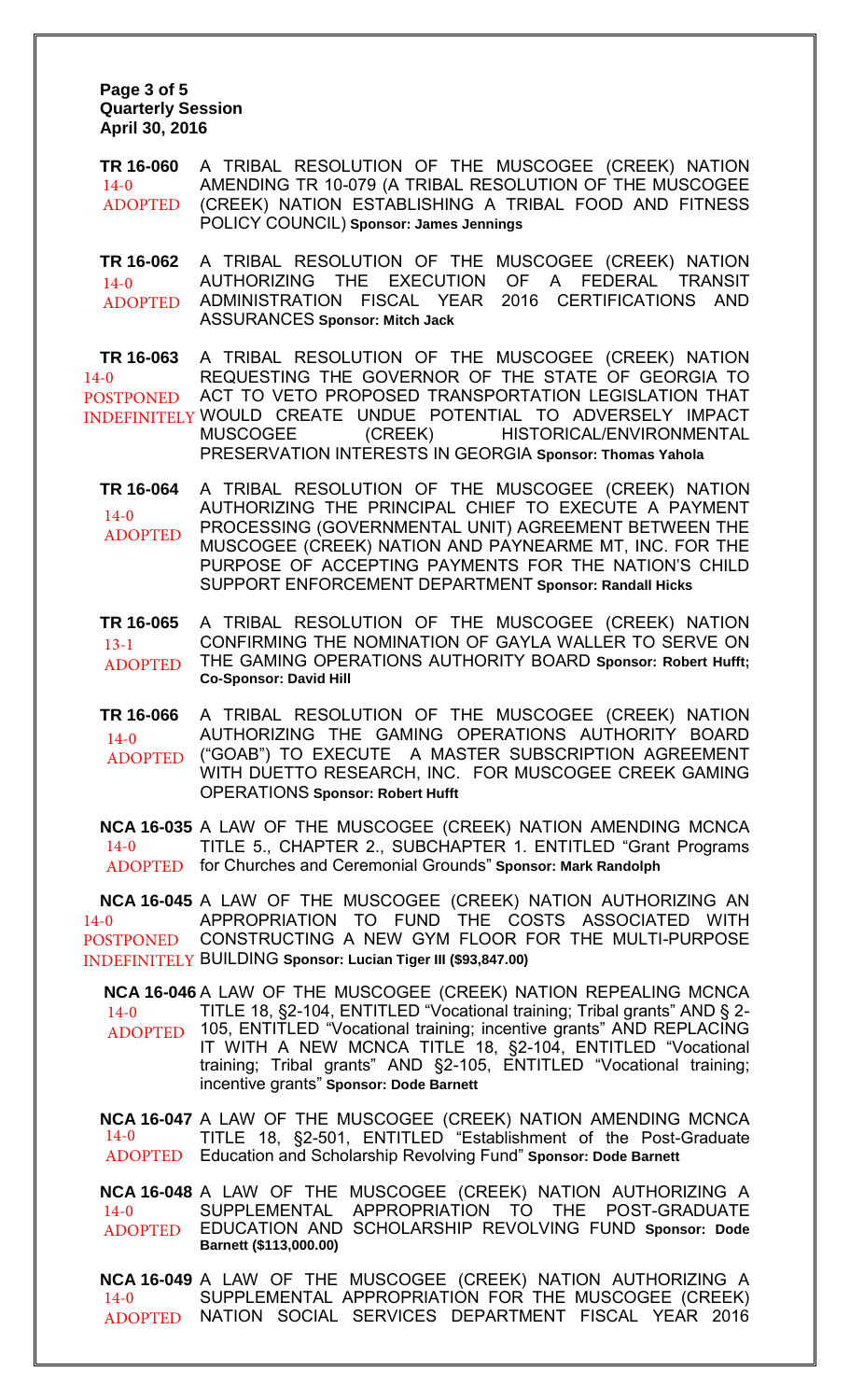**Page 4 of 5 Quarterly Session April 30, 2016** 

> BUDGET FOR MEDICAL TRAVEL ASSISTANCE **Sponsor: James Jennings (\$50,000.00)**

**NCA 16-050** A LAW OF THE MUSCOGEE (CREEK) NATION AUTHORIZING A SPECIAL APPROPRIATION FOR A MUSCOGEE (CREEK) CITIZEN TO ATTEND AND PARTICIPATE IN THE U.S. TRANSPLANT GAMES **Sponsor: James Jennings (\$400.00)** 14-0 ADOPTED

**NCA 16-051** A LAW OF THE MUSCOGEE (CREEK) NATION AUTHORIZING AN APPROPRIATION FOR THE DEPARTMENT OF ADMINISTRATION - OFFICE OF SELF-GOVERNANCE FOR THE REMAINDER OF FISCAL YEAR 2016 **Sponsor: David Hill (\$54,954.00)** 14-0 ADOPTED

**NCA 16-052** A LAW OF THE MUSCOGEE (CREEK) NATION AMENDING MCNCA TITLE 6, CHAPTER 1, §1-811(A) ENTITLED "Placement Preferences" **Sponsor: Dode Barnett** 14-0 ADOPTED

**NCA 16-053** A LAW OF THE MUSCOGEE (CREEK) NATION AMENDING MCNCA TITLE 37, CHAPTER 2, § 2-220 ENTITLED "FLEET MANAGEMENT REVOLVING FUND ACCOUNT" **Sponsor: Mitch Jack** 14-0 ADOPTED

**NCA 16-054** A LAW OF THE MUSCOGEE (CREEK) NATION AUTHORIZING AN APPROPRIATION FOR RENOVATIONS TO THE PARKING LOT AND ADJACENT SIDEWALKS OF THE BUILDING ACQUIRED FOR THE OKLAHOMA CITY MUSCOGEE ASSOCIATION LOCATED IN OKLAHOMA CITY, OKLAHOMA **Sponsor: Dode Barnett; Co-Sponsor: Mark Randolph (\$165,570.13)** 14-0 ADOPTED

**NCA 16-055** A LAW OF THE MUSCOGEE (CREEK) NATION AUTHORIZING A DONATION TO OKEMAH SUMMER KIDS CAFÉ **Sponsor: Mitch Jack (\$5,000.00)** 14-0 ADOPTED

**NCA 16-056** A LAW OF THE MUSCOGEE (CREEK) NATION AUTHORIZING AN APPROPRIATION TO THE MUSCOGEE (CREEK) NATION DEPARTMENT OF EMPLOYMENT AND TRAINING FOR START UP COSTS OF THE NATIVE YOUTH COMMUNITY PROJECT GRANT **Sponsor: Dode Barnett (\$19,825.00)** 14-0 ADOPTED

**NCA 16-057** A LAW OF THE MUSCOGEE (CREEK) NATION AUTHORIZING A DONATION TO THE AMERICAN DIABETES ASSOCIATION **Sponsor: James Jennings; Co-Sponsor(s): Dode Barnett; Pete Beaver; Joyce Deere; Mitch Jack; Adam Jones III; Rufus Scott; Lucian Tiger III; Thomas Yahola (\$10,000.00)** 14-0 ADOPTED

**NCA 16-058** A LAW OF THE MUSCOGEE (CREEK) NATION AUTHORIZING A DONATION TO THE CHEROKEE ADULT CHOIR **Sponsor: Lucian Tiger III (\$750.00)** 14-0 ADOPTED

**NCA 16-059** A LAW OF THE MUSCOGEE (CREEK) NATION AUTHORIZING A DONATION TO ASSIST THE OKLAHOMA INDIAN MISSIONARY CONFERENCE TO HOST THE 2016 ANNUAL CONFERENCE OF THE OKLAHOMA INDIAN MISSIONARY CONFERENCE OF THE UNITED METHODIST CHURCH **Sponsor: Joyce Deere; Co-Sponsor(s): Pete Beaver (\$10,800.00)** 13-0-1 ADOPTED

**NCA 16-060** A LAW OF THE MUSCOGEE (CREEK) NATION AMENDING NCA 15- 238 (A LAW OF THE MUSCOGEE (CREEK) NATION AMENDING MCNCA TITLE 35, CHAPTER 9, ENTITLED "Special Appropriations Guidelines," AND CREATING A NEW CHAPTER 13 ENTITLED "Mvskoke Youth Opportunity Grant") **Sponsor: Dode Barnett (\$130,000.00)**  $14-0$ ADOPTED

**NCA 16-062** A LAW OF THE MUSCOGEE (CREEK) NATION AUTHORIZING A DONATION TO A POLITICAL CANDIDATE **Sponsor: Del Beaver (\$2,000.00)** 14-0 ADOPTED

**OTHER BUSINESS:**